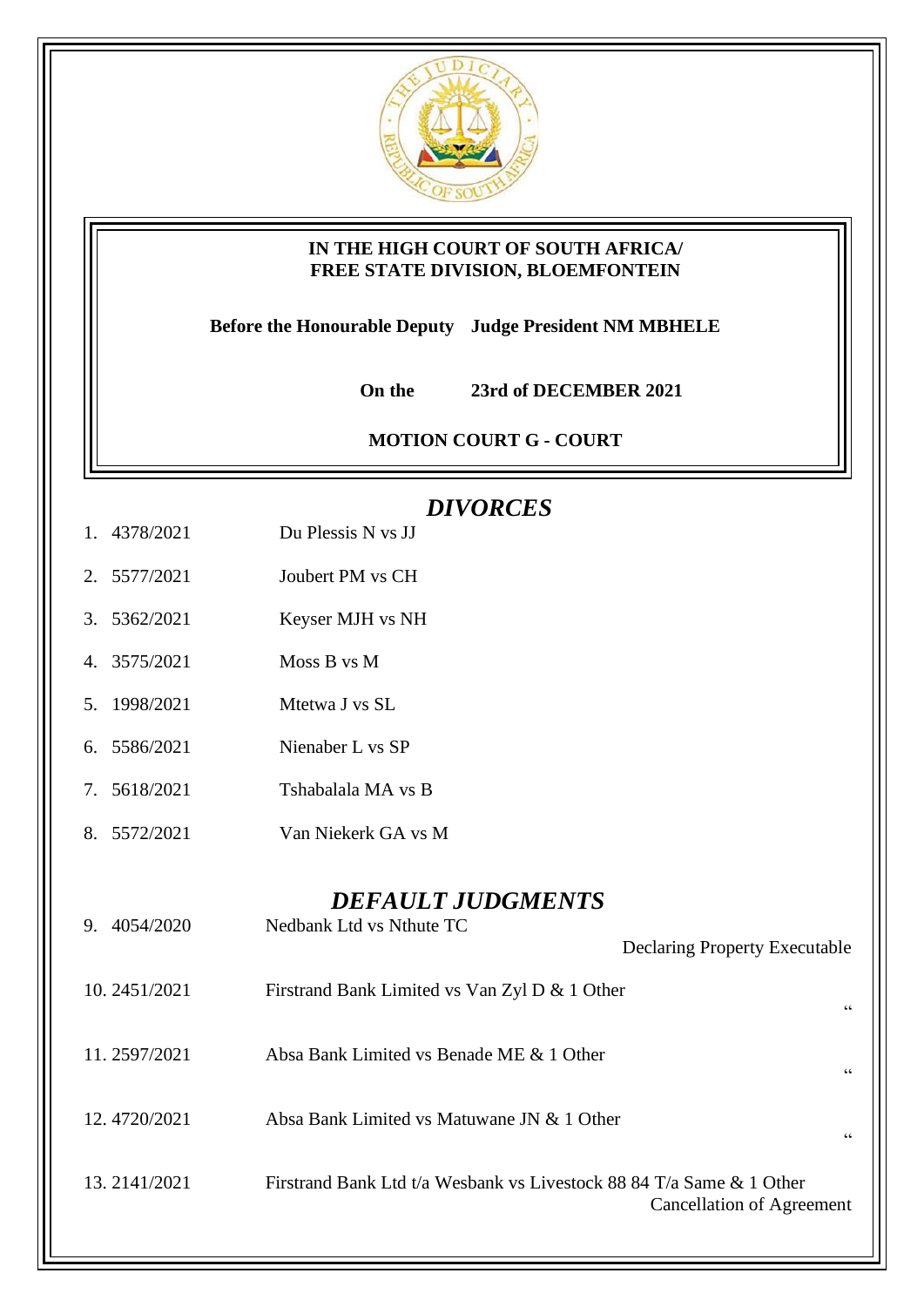| Velocity Finance (RF) Ltd vs Matthee A<br><b>Cancellation of Agreement</b>                                           | 14.2285/2021 |
|----------------------------------------------------------------------------------------------------------------------|--------------|
| Firstrand Bank Ltd t/a Wesbank vs Van Heerden M<br>$\zeta\,\zeta$                                                    | 15.3334/2021 |
| Firstrand Bank t/a Wesbank vs Labuscagne FFT<br>66                                                                   | 16.3738/2021 |
| Toyota Financial Services (South Africa) Ltd vs Voorreg Boerdery Pty Ltd t/a<br>Same & 1 Other<br>$\zeta \, \zeta$   | 17.4332/2021 |
| Fast Issuer (RF) Limited vs Van Niekerk MT<br>66                                                                     | 18.4388/2021 |
| Firstrand Bank Ltd t/a Wesbank vd Lethoko SD<br>66                                                                   | 19.4445/2021 |
| Firstrand Bank Ltd t/a Wesbank vs Hlangu ES<br>66                                                                    | 20.4574/2021 |
| Firstrand Bank Ltd t/a Wesbank vs Radebe LJ<br>$\zeta$ $\zeta$                                                       | 21.4646/2021 |
| Firstrand Bank Ltd t/a Wesbank vs Bosiame CA<br>66                                                                   | 22.4727/2021 |
| Firstrand Bank Ltd t/a Wesbank vs Khepeni M<br>$\zeta\,\zeta$                                                        | 23.4966/2021 |
| Volkswagen Financial Services (SA) (Pty) Ltd vs Scheepers CW<br>66                                                   | 24.5081/2021 |
| Firstrand Bank Ltd t/a Wesbank vs Fourie DCA<br>$\mbox{\bf G}$                                                       | 25.5125/2021 |
| Firstrand Bank Ltd t/a Wesbank vs Crime Shield Security<br>Rectification of Agreement                                | 26.4649/2021 |
|                                                                                                                      |              |
| <i><b>INSOLVENCIES</b></i><br>The Standard Bank of South Africa Limited vs Karah Equity (Pty) Limited<br>Liquidation | 27.3764/2021 |
| The Standard Bank of South Africa Limited vs VB Solar (Pty) Limited<br>$\,$ 6 $\,$                                   | 28.3765/2021 |
| Van den Berg PP vs AS Van Den Berg Wesselsbron Onderdele CC<br>Winding Up                                            | 29.5646/2021 |
| <b>UNOPPOSED APPLICATIONS</b>                                                                                        |              |
| Lebotha AD obo K vs MEC for Health, Free State                                                                       | 30.2442/2019 |